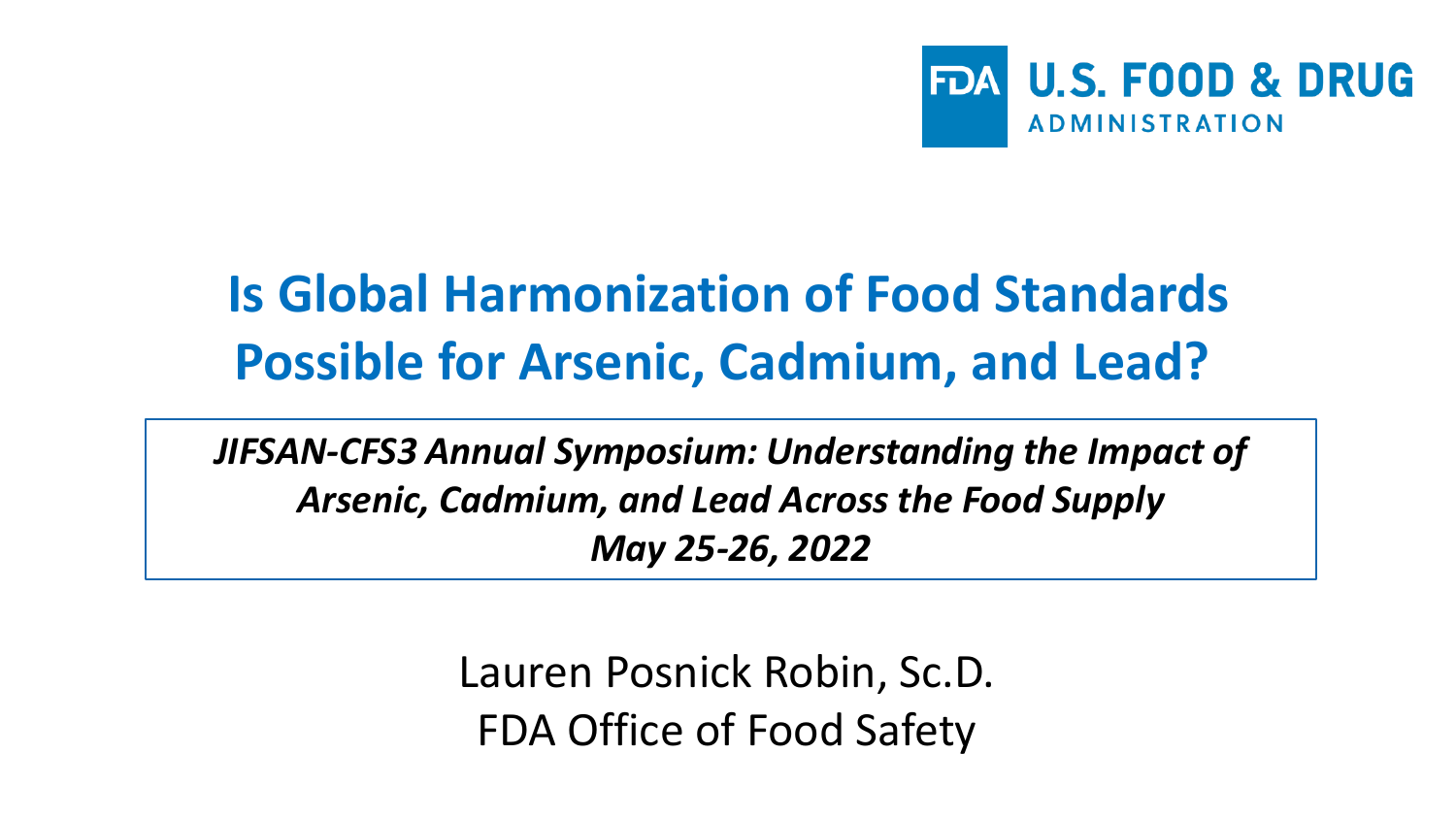#### Disclaimer

Views expressed in this presentation are those of the author and do not necessarily reflect the views or policies of the Food and Drug Administration.

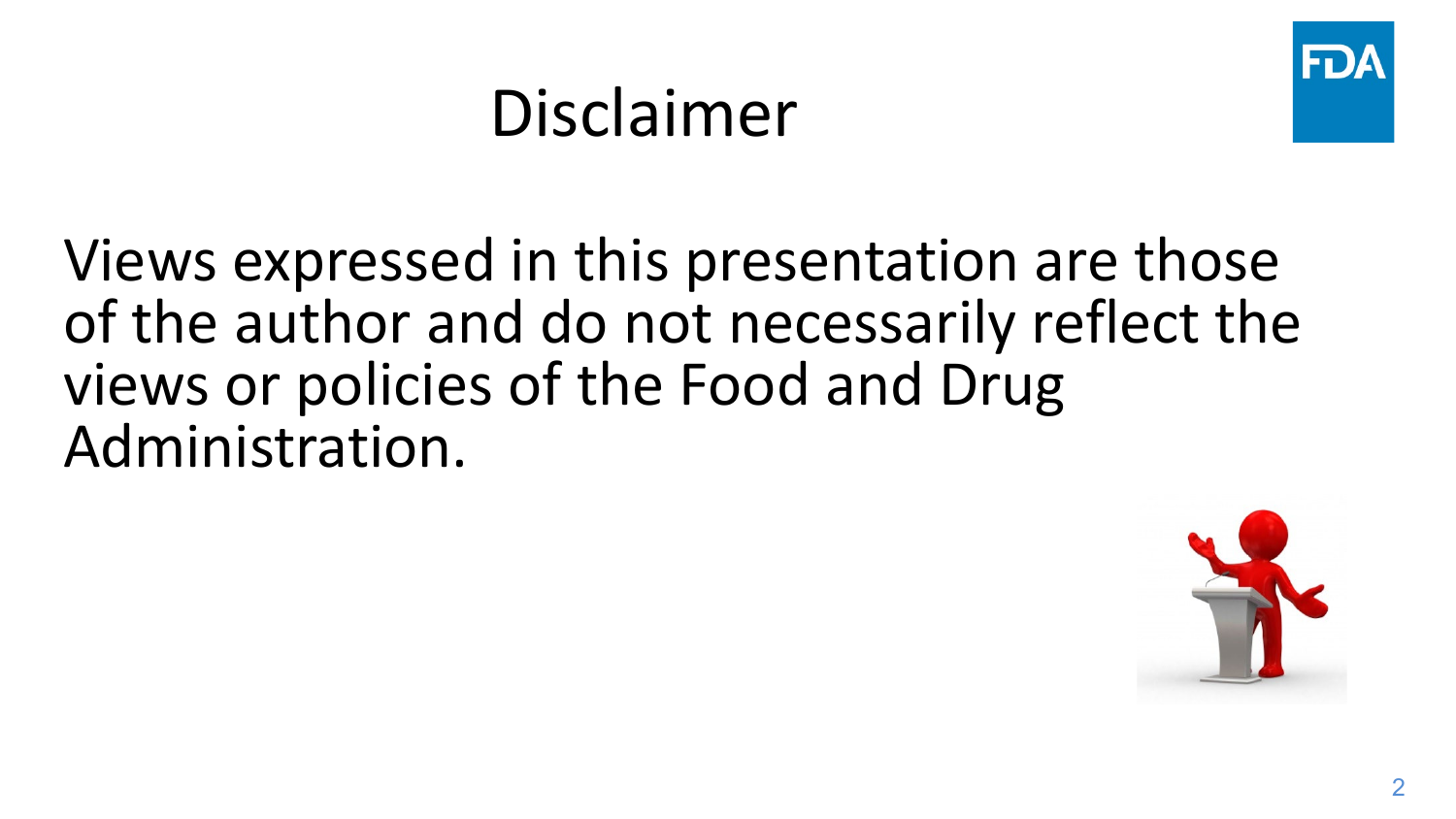#### Today's talk

- Codex Alimentarius Commission – What it is, what it does, the Codex process
- Codex Committee on Contaminants in Foods
- Recent work on arsenic, cadmium, and lead
- Is harmonization possible?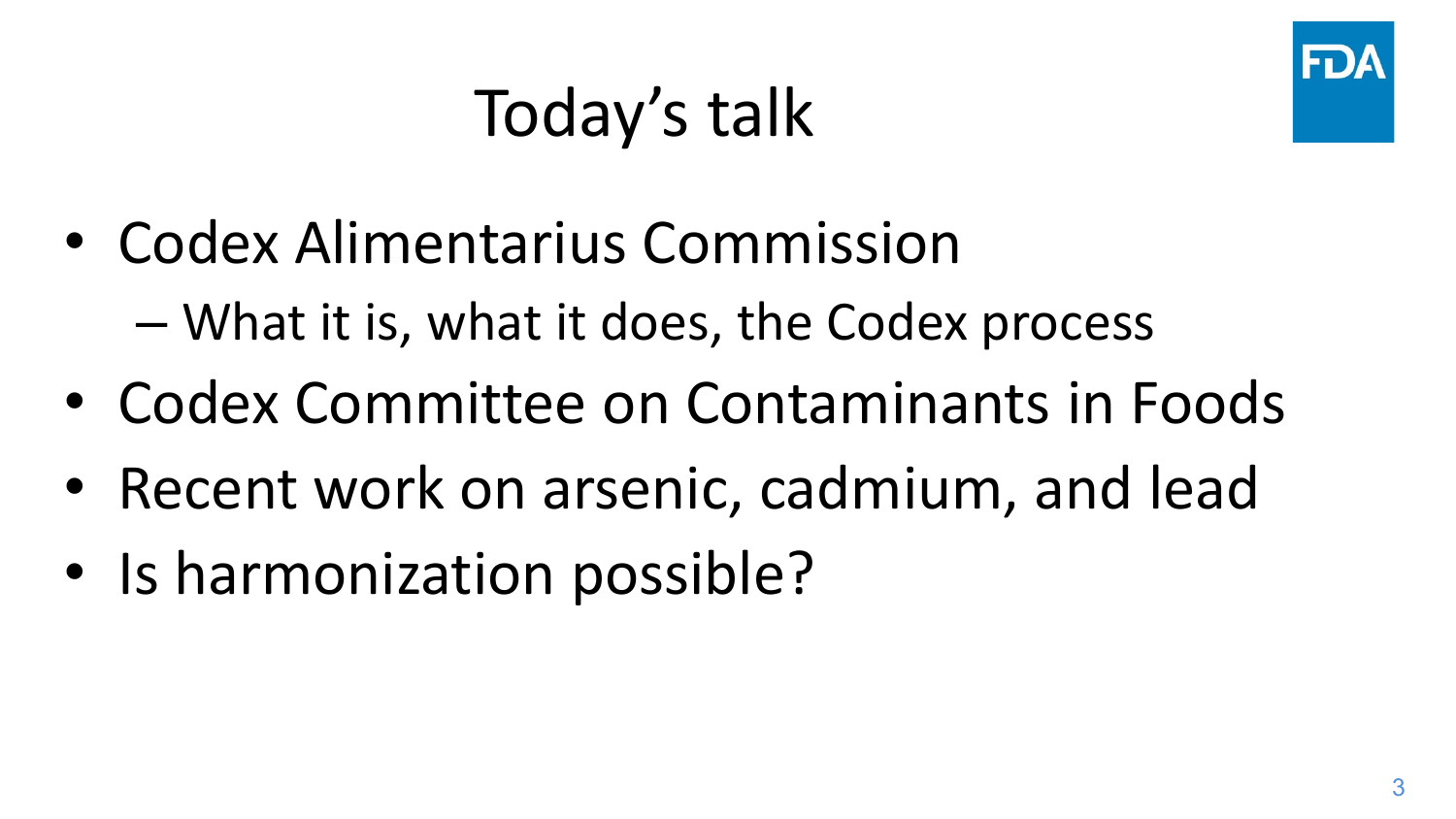

## Codex Alimentarius Commission (CAC)

- Established by Food and Agriculture Organization (FAO) and World Health Organization (WHO) in 1963
- Goals
	- To protect the health of consumers
	- To ensure fair practices in the food trade
- Develops harmonized international food standards, guidelines and codes of practice for publication in the Codex Alimentarius
	- Documents and Codex information online at <http://www.fao.org/fao-who-codexalimentarius/en/>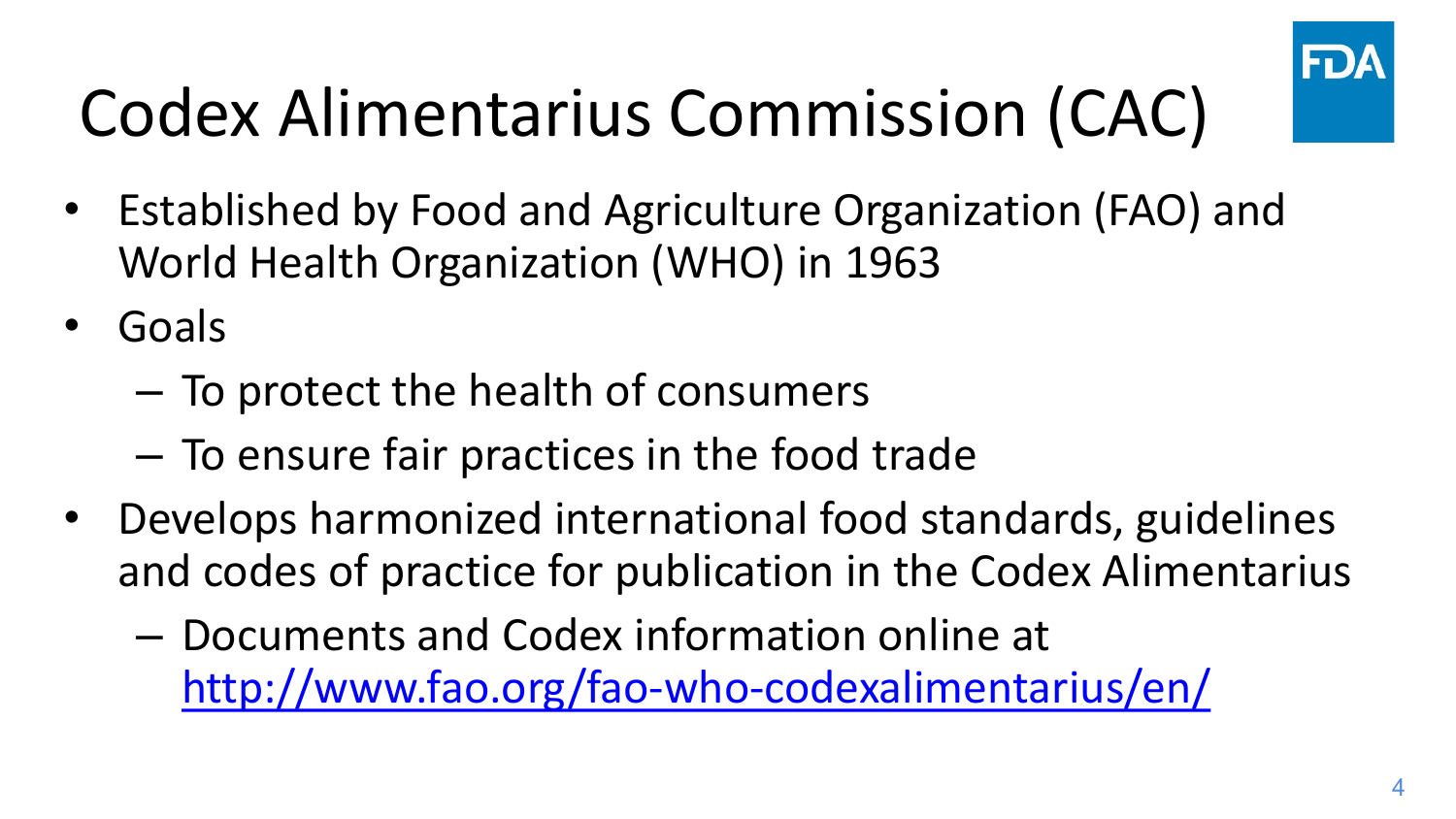

#### Codex Committees

- CAC establishes subsidiary committees, including general and commodity committees.
	- General committees: Contaminants, Food Hygiene, Pesticide Residues, Food Additives, Food Labeling, Methods of Analysis and Sampling, Vet Drugs, General Principles, Nutrition, and Import/Export Certification
	- Commodity committees (active): Cereals/Pulses/Legumes, Fats and Oils, Spices and Culinary Herbs, Processed Fruits and Vegetables, Fresh Fruits and Vegetables
	- Coordinating committees and task forces
- U.S. Codex Office in USDA is central Codex contact point
- Delegates and alternate delegates come from FDA, USDA, EPA, and Commerce.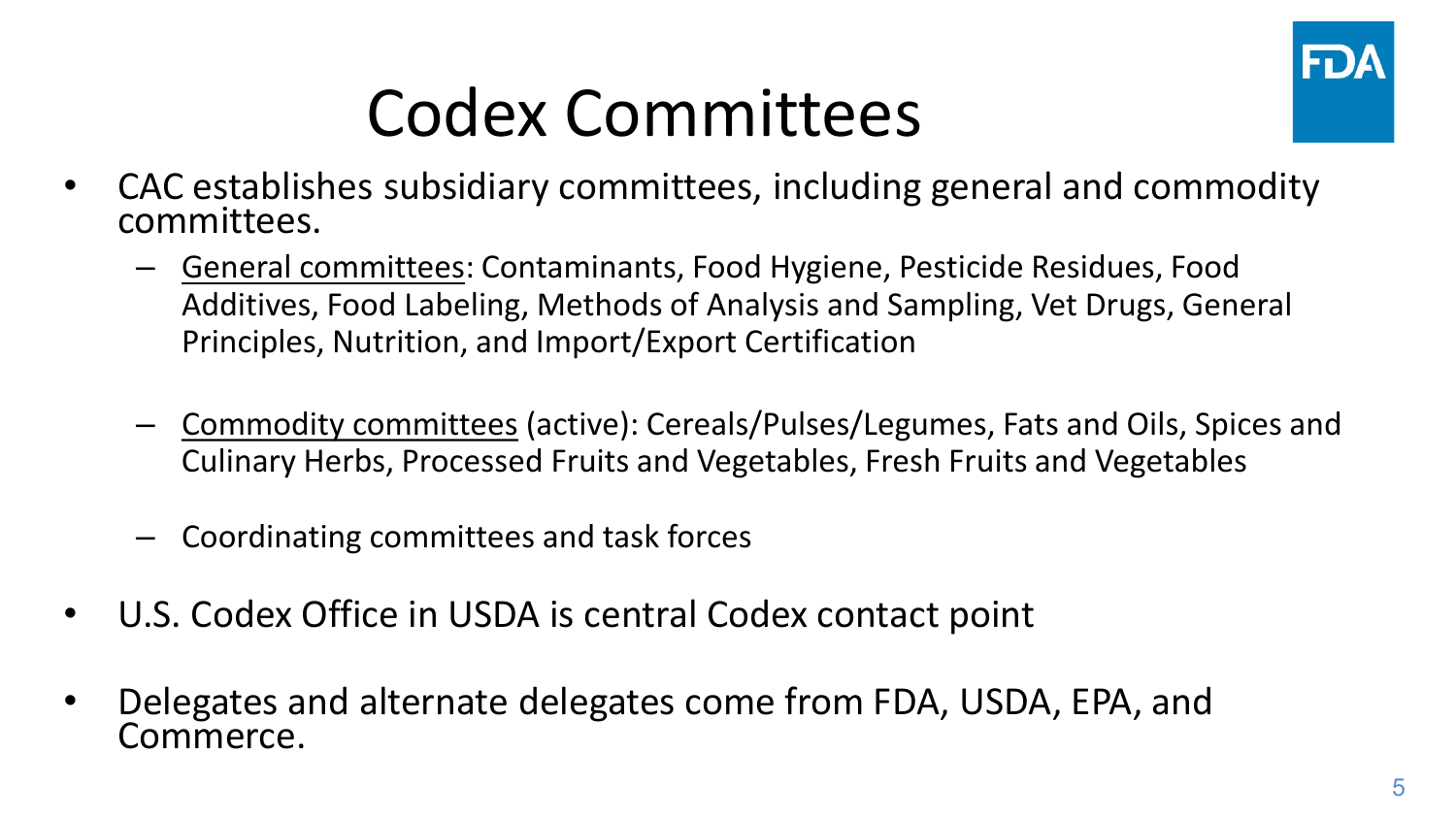## Codex Standards Process



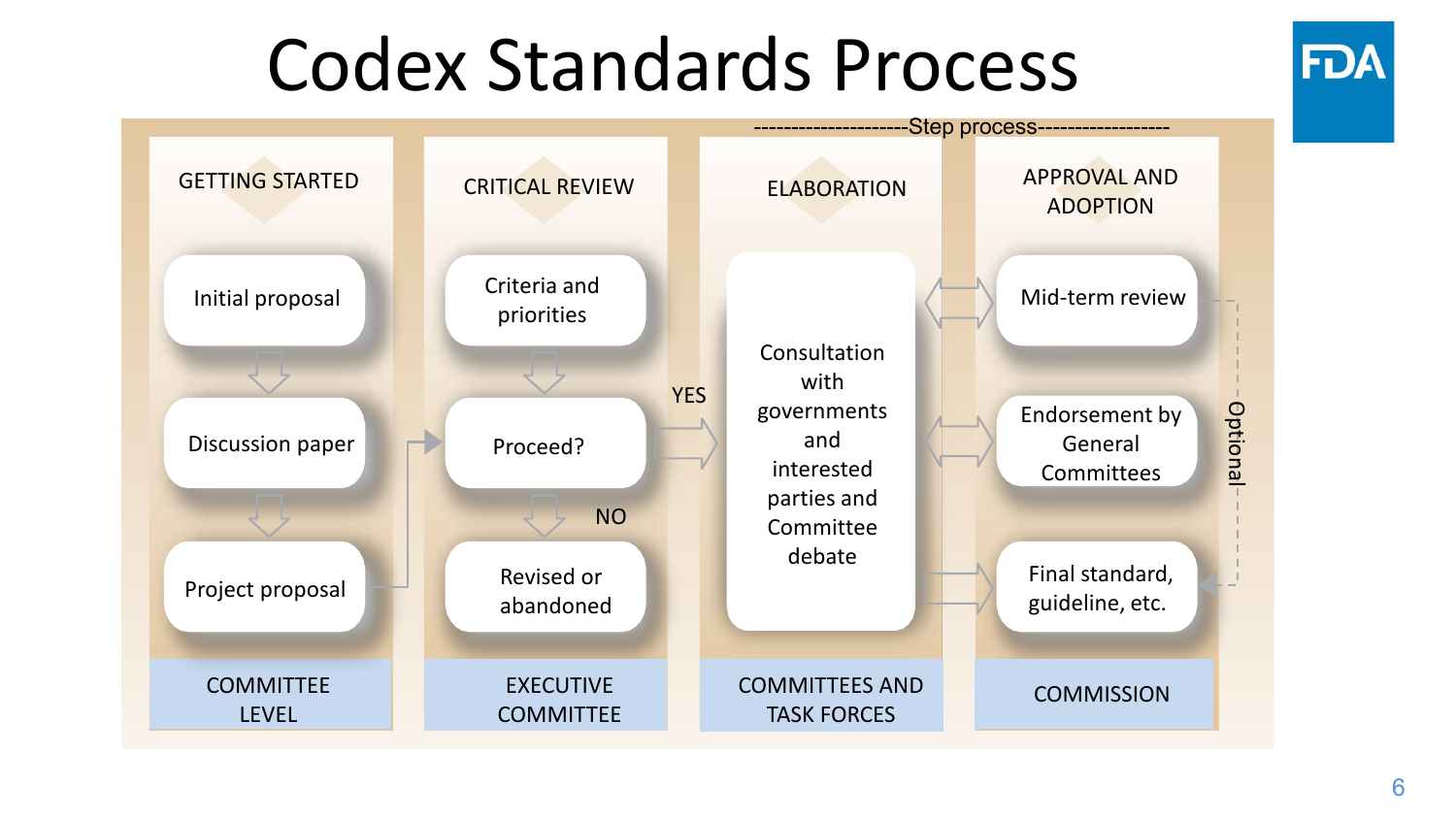## Codex Step Process

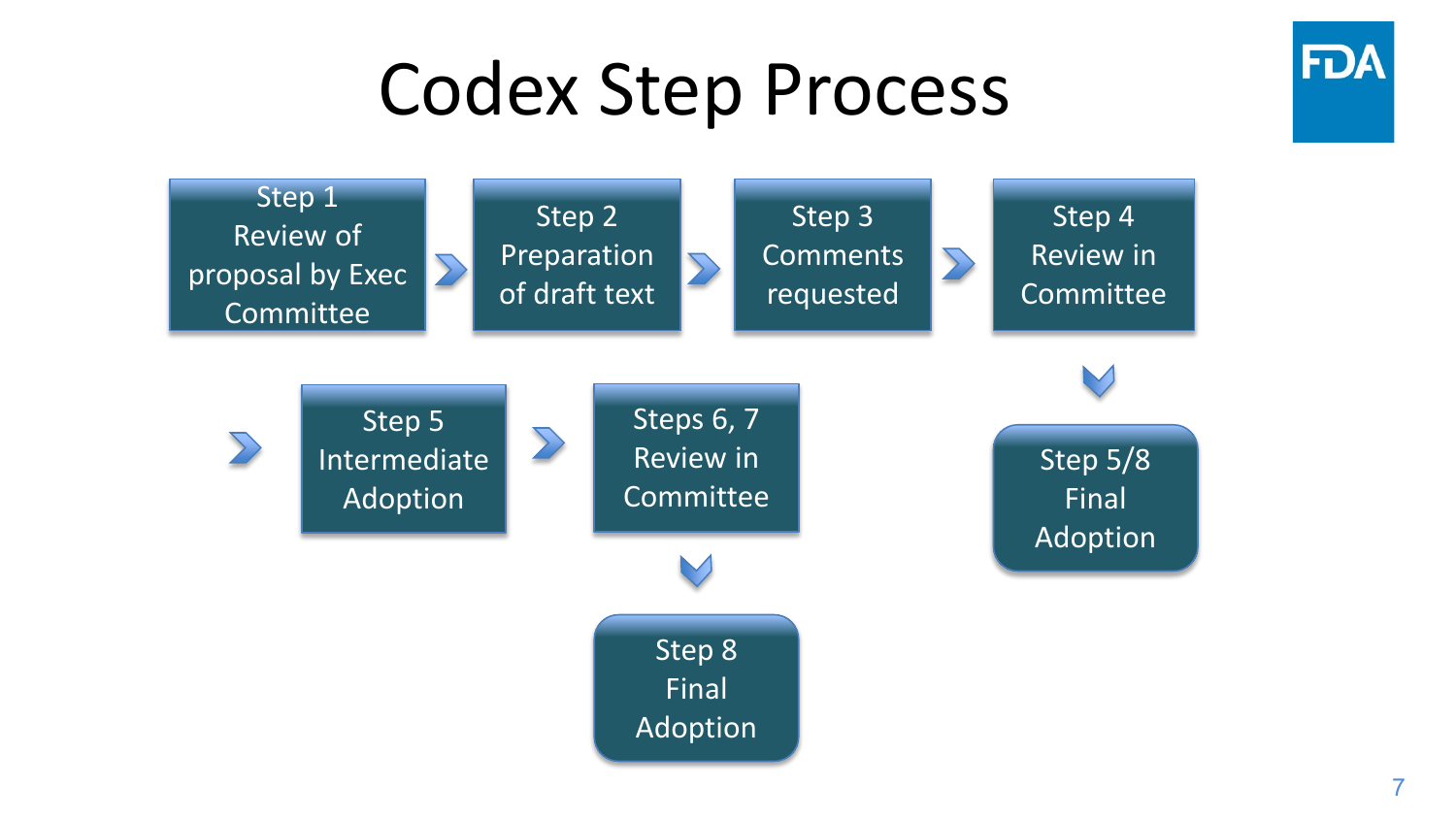#### Codex Committee on Contaminants in Foods (CCCF)



- FDA leads US Delegation to CCCF (alternate delegate from USDA)
- CCCF Terms of reference:
	- to establish or endorse permitted maximum levels or guideline levels for contaminants and naturally occurring toxicants in food and feed
	- to consider and elaborate standards or codes of practice for related subjects
	- to consider methods of analysis and sampling for the determination of contaminants and naturally occurring toxicants in food and feed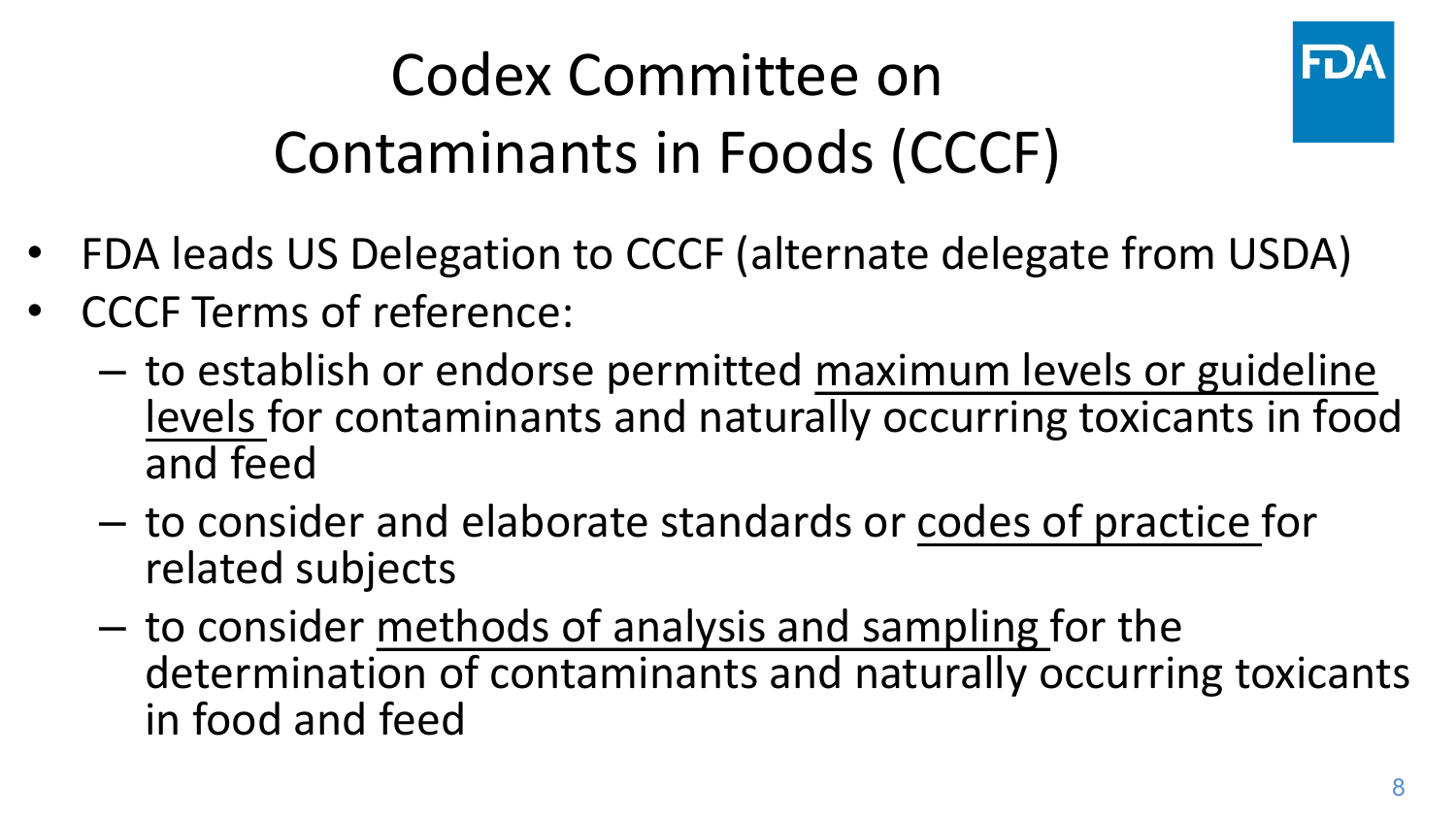# CCCF and JECFA



- CCCF Terms of reference (continued)
	- to prepare priority lists of contaminants and naturally occurring toxicants for risk assessment by the Joint FAO/WHO Expert Committee on Food Additives (JECFA)
	- to consider other matters assigned by the Commission
- JECFA
	- International expert committee administered by FAO and WHO.
	- Performs exposure and risk assessments, provides advice.
	- Risk assessor for CCCF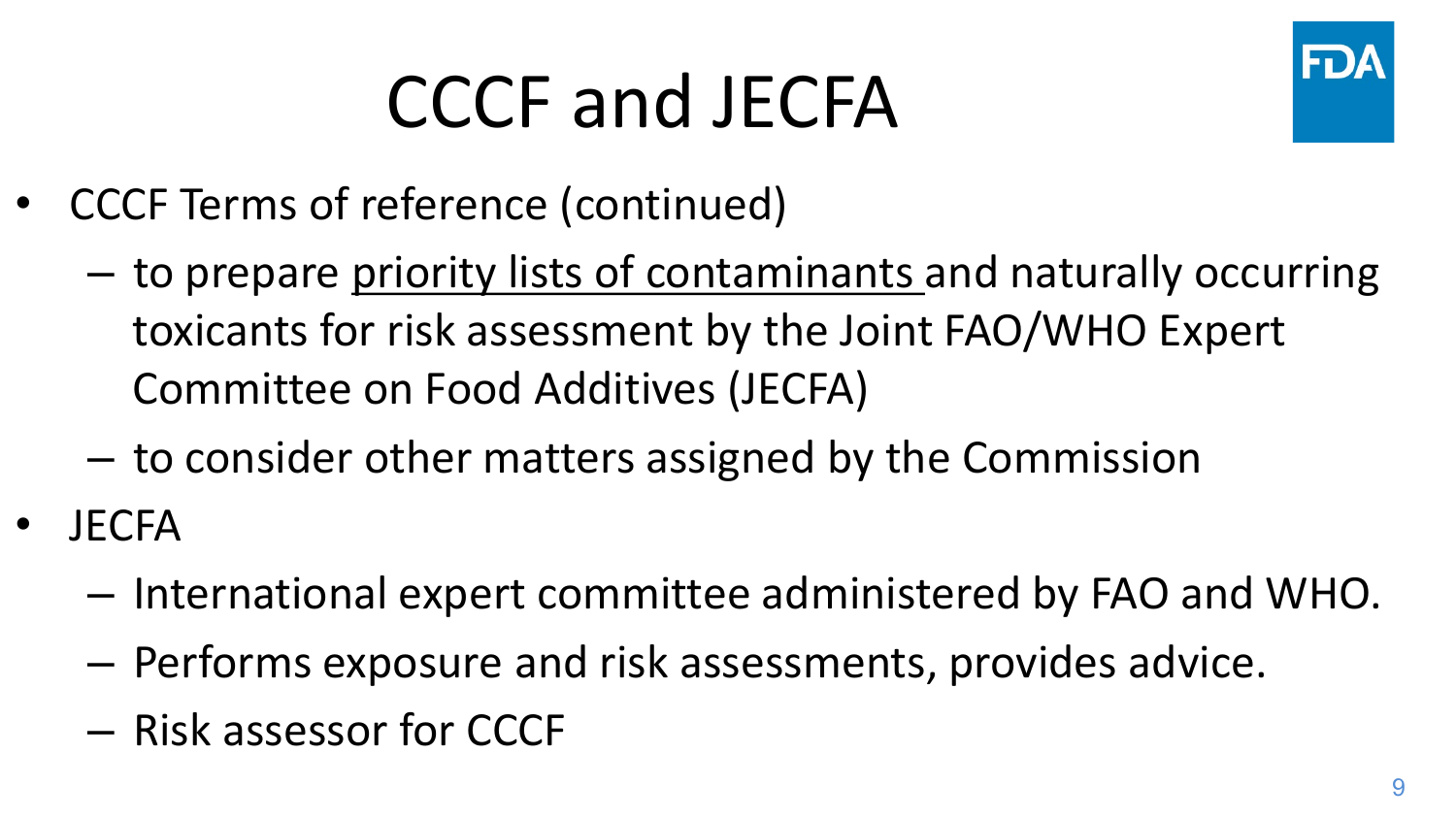

#### CCCF Develops MLs and COPs

- CCCF standards work is codified in General Standard for Contaminants and Toxins in Food and Feed (GSCTFF, CODEX STAN 193-1995)
	- Lists maximum levels (MLs) and guideline levels (GLs), and associated sampling plans for contaminants and natural toxicants in food and feed recommended by the CAC to be applied to commodities moving in international trade.
	- Covered contaminants include metals, mycotoxins, process contaminants, radionuclides.
	- Also includes main principles recommended in dealing with contaminants, e.g., criteria for setting MLs.
- Codes of Practice on preventing and reducing contaminants in foods, including mycotoxins, arsenic, lead, and 3-MCPD and glycidyl esters.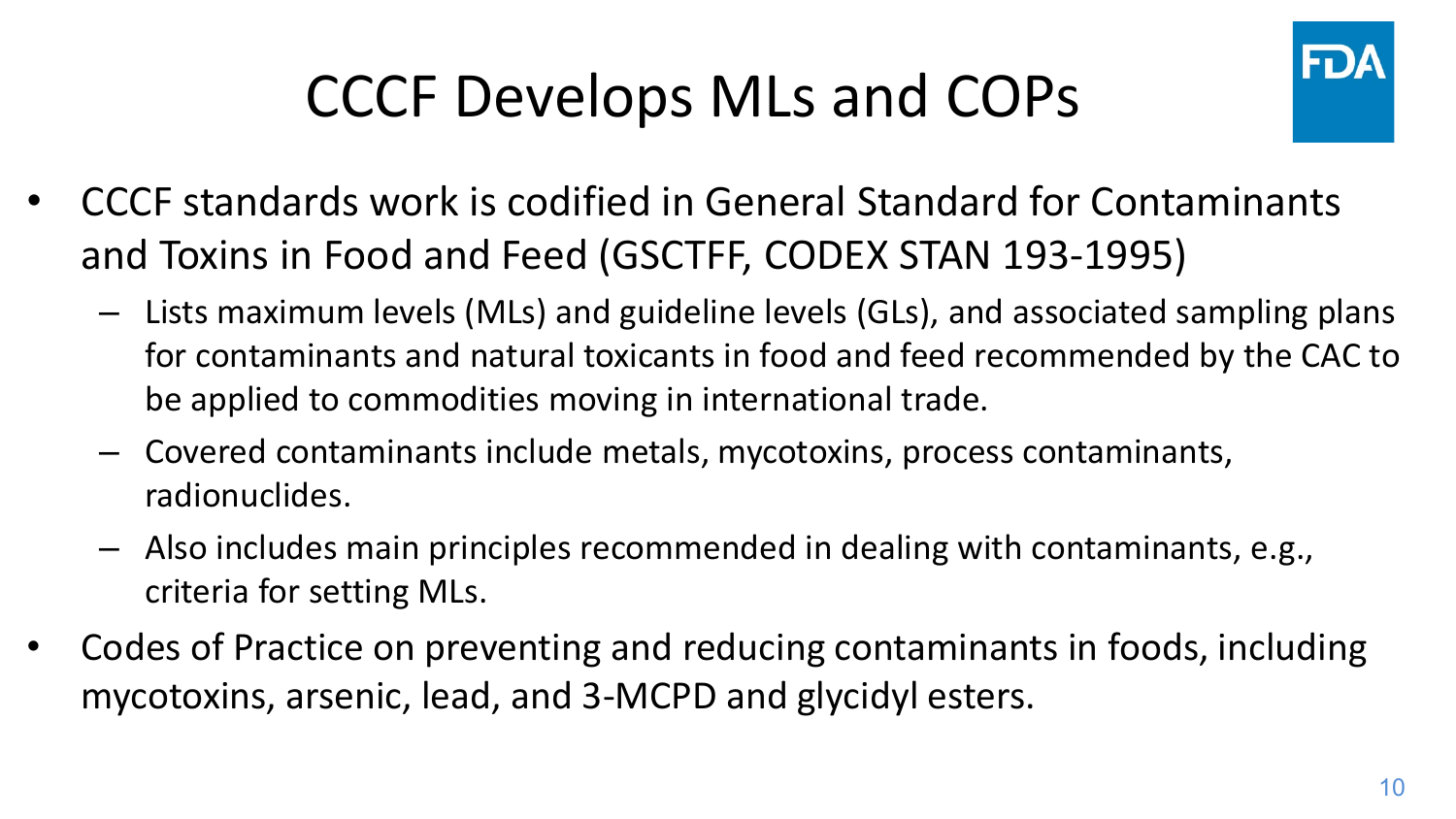#### MLs and COPs



- The following slides will review Codex MLs and COPs for lead, cadmium, arsenic, and methylmercury from the last 10 years.
	- In addition to the listed MLs, many outdated MLs and Guideline Levels were revoked.
	- ML development is based on review of occurrence data in the WHO/GEMSFood database and consideration of risk assessments by JECFA.

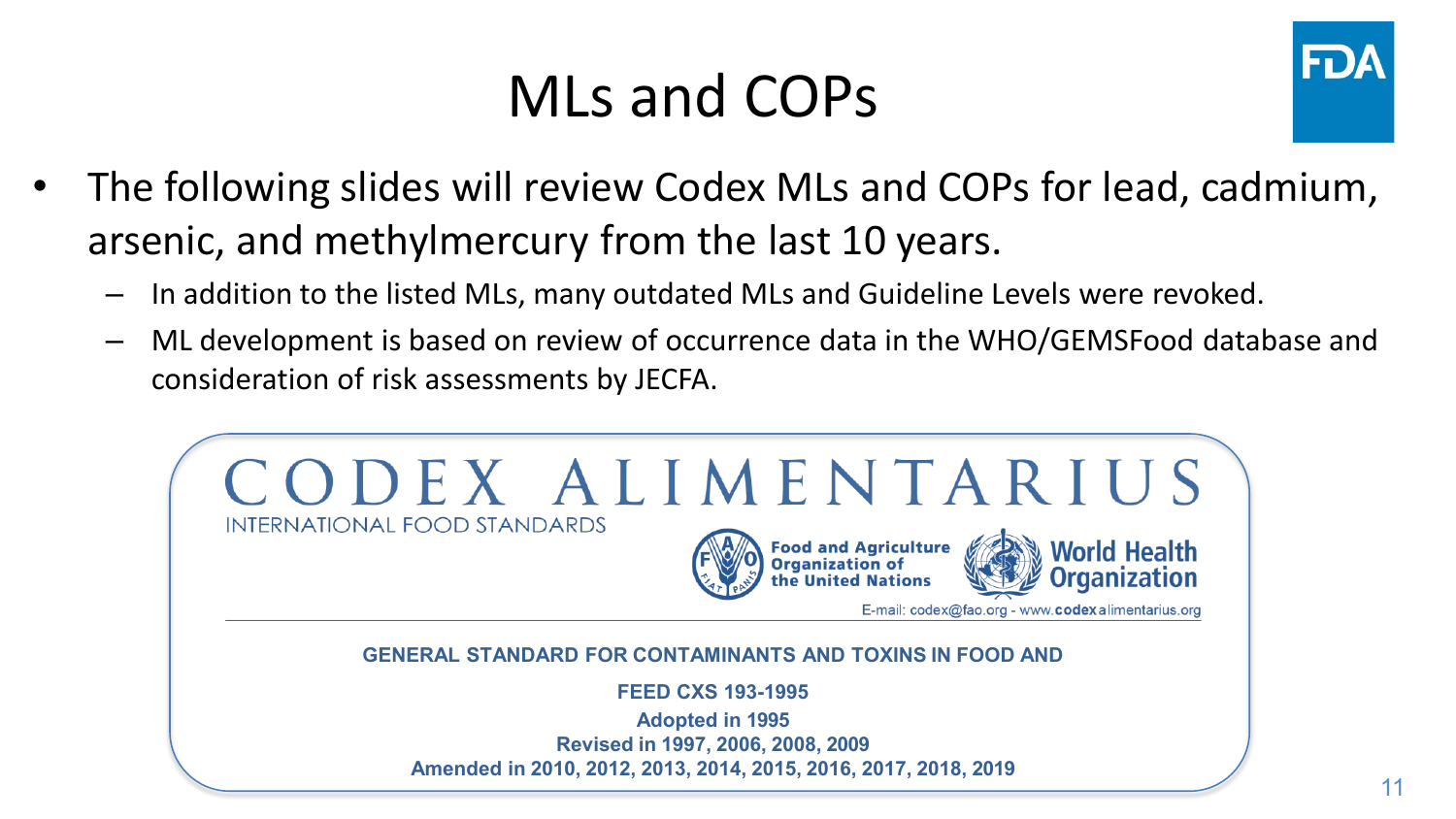| Year      | <b>MLs</b>                                                                                                                                                 | <b>Code of Practice</b>                                                                                          |
|-----------|------------------------------------------------------------------------------------------------------------------------------------------------------------|------------------------------------------------------------------------------------------------------------------|
| 2004      |                                                                                                                                                            | Code of practice for<br>the prevention and<br>reduction of lead<br>contamination in<br>foods (chaired by<br>USA) |
| 2011-2013 | New work on revising existing MLs for lead with focus on foods<br>important for infants and children and canned fruits and<br>vegetables (chaired by USA). |                                                                                                                  |
| 2014      | Infant formula and related formulas, 0.02 $\rightarrow$ 0.01 mg/kg<br>$\bullet$                                                                            |                                                                                                                  |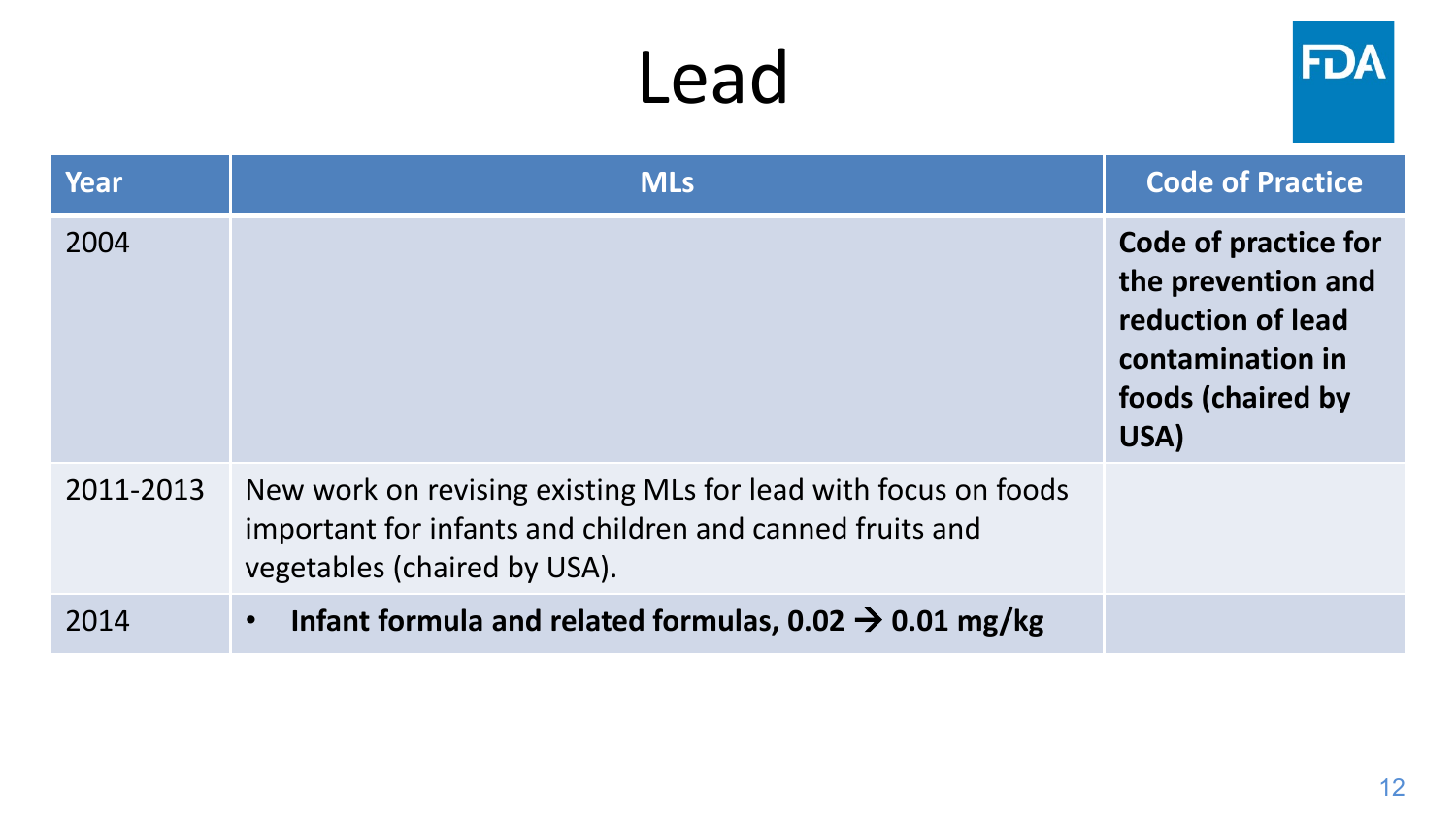| Year | <b>MLs</b>                                                                                                                                                                                                                                                                                                                                                                                                                                                                                                                                                                                                                                                                                                                                                                                                                                                                                                                                                                         | <b>Code of Practice</b> |
|------|------------------------------------------------------------------------------------------------------------------------------------------------------------------------------------------------------------------------------------------------------------------------------------------------------------------------------------------------------------------------------------------------------------------------------------------------------------------------------------------------------------------------------------------------------------------------------------------------------------------------------------------------------------------------------------------------------------------------------------------------------------------------------------------------------------------------------------------------------------------------------------------------------------------------------------------------------------------------------------|-------------------------|
| 2015 | Fruit juices and nectars, ready to drink (excluding juices exclusively from<br>$\bullet$<br>berries and other small fruits and passion fruit), 0.05 mg/kg $\rightarrow$ 0.03<br>mg/kg<br>Juices exclusively from berries and other small fruits and passion fruit,<br>$\bullet$<br>$0.05$ mg/kg<br>Canned fruits (excluding canned berries and other small fruits), 1.0<br>$\bullet$<br>$mg/kg \rightarrow 0.1 mg/kg$<br>Canned vegetables (excluding canned brassica, leafy, and legume<br>$\bullet$<br>vegetables), 1.0 mg/kg $\rightarrow$ 0.1 mg/kg<br>Berries and other small fruits (excluding cranberry, currant, elderberry),<br>$\bullet$<br>0.2 mg/kg $\rightarrow$ 0.1 mg/kg<br>Cranberry, currant, and elderberry, 0.2 mg/kg<br>$\bullet$<br>Brassica vegetables, 0.3 $\rightarrow$ 0.1 mg/kg<br>$\bullet$<br>Legume vegetables, 0.2 $\rightarrow$ 0.1 mg/kg<br>$\bullet$<br>Fruiting vegetables, other than fungi and mushrooms, 0.1 mg/kg $\rightarrow$<br>$\bullet$ |                         |
|      | $0.05$ mg/kg                                                                                                                                                                                                                                                                                                                                                                                                                                                                                                                                                                                                                                                                                                                                                                                                                                                                                                                                                                       |                         |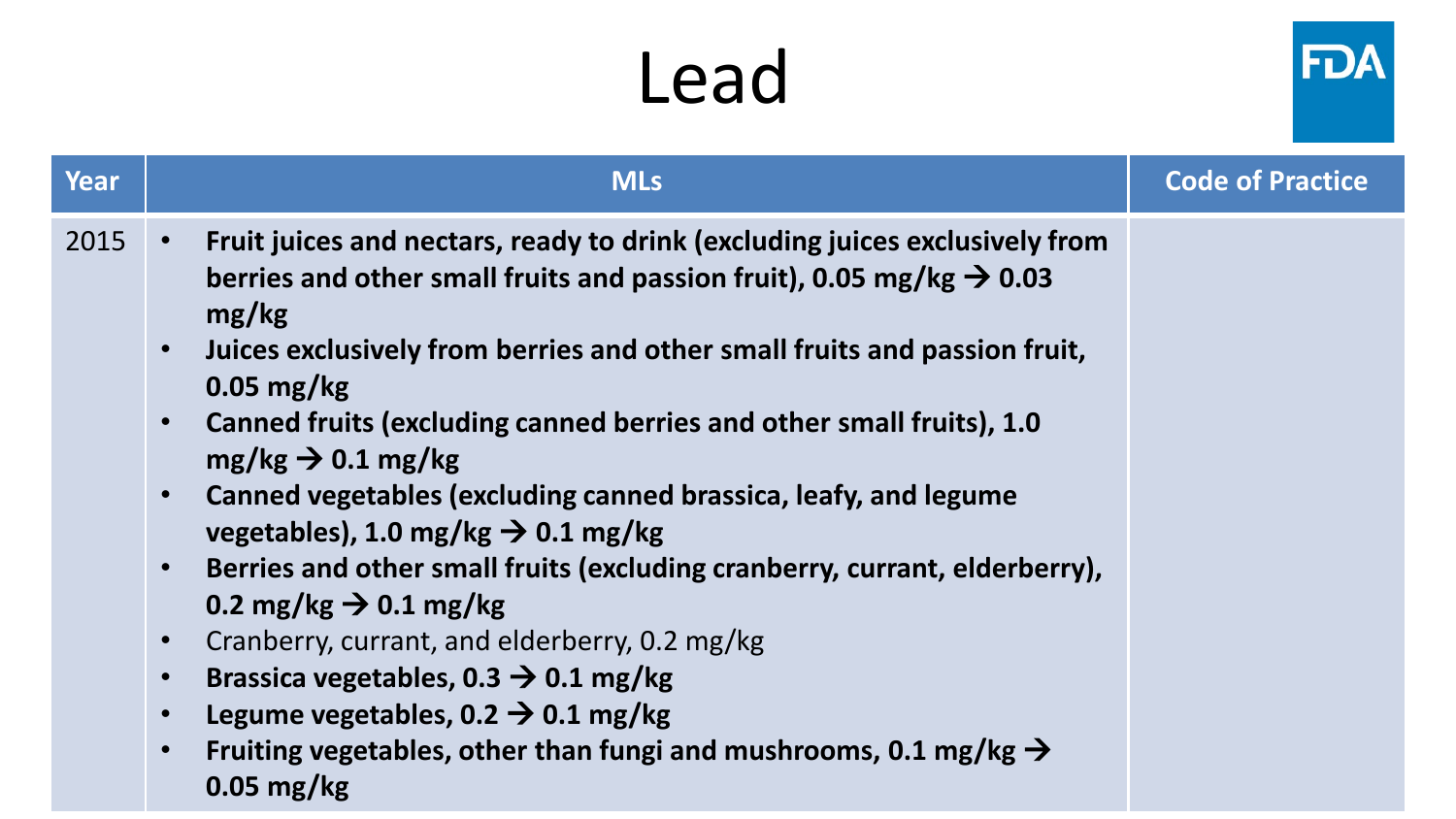| <b>Year</b> | <b>MLs</b>                                                                                                                                                                                                                                                                                                                                                                                                   | <b>Code of Practice</b> |
|-------------|--------------------------------------------------------------------------------------------------------------------------------------------------------------------------------------------------------------------------------------------------------------------------------------------------------------------------------------------------------------------------------------------------------------|-------------------------|
| 2016        | Passion fruit juice/nectar, inclusion in fruit juices ML, 0.03 mg/kg<br>$\bullet$<br>Canned berries and other small fruits, inclusion in canned fruits ML,<br>$0.1 \text{ mg/kg}$<br>Canned leafy vegetables and canned legume vegetables, inclusion in<br>canned vegetables ML, 0.1 mg/kg<br>Pickled cucumbers, 1.0 mg/kg $\rightarrow$ 0.1 mg/kg<br>Table olives, 1.0 $\rightarrow$ 0.4 mg/kg<br>$\bullet$ |                         |
|             | 2017 • Preserved Tomatoes, 1.0 mg/kg $\rightarrow$ 0.05 mg/kg<br>Jams, Jellies and Marmalades, 1.0 mg/kg $\rightarrow$ 0.4 mg/kg<br>$\bullet$<br>Canned Chestnuts and Canned Chestnuts Puree, 1.0 mg/kg $\rightarrow$ 0.05<br>mg/kg<br>Pulses, 0.2 mg/kg $\rightarrow$ 0.1 mg/kg                                                                                                                             |                         |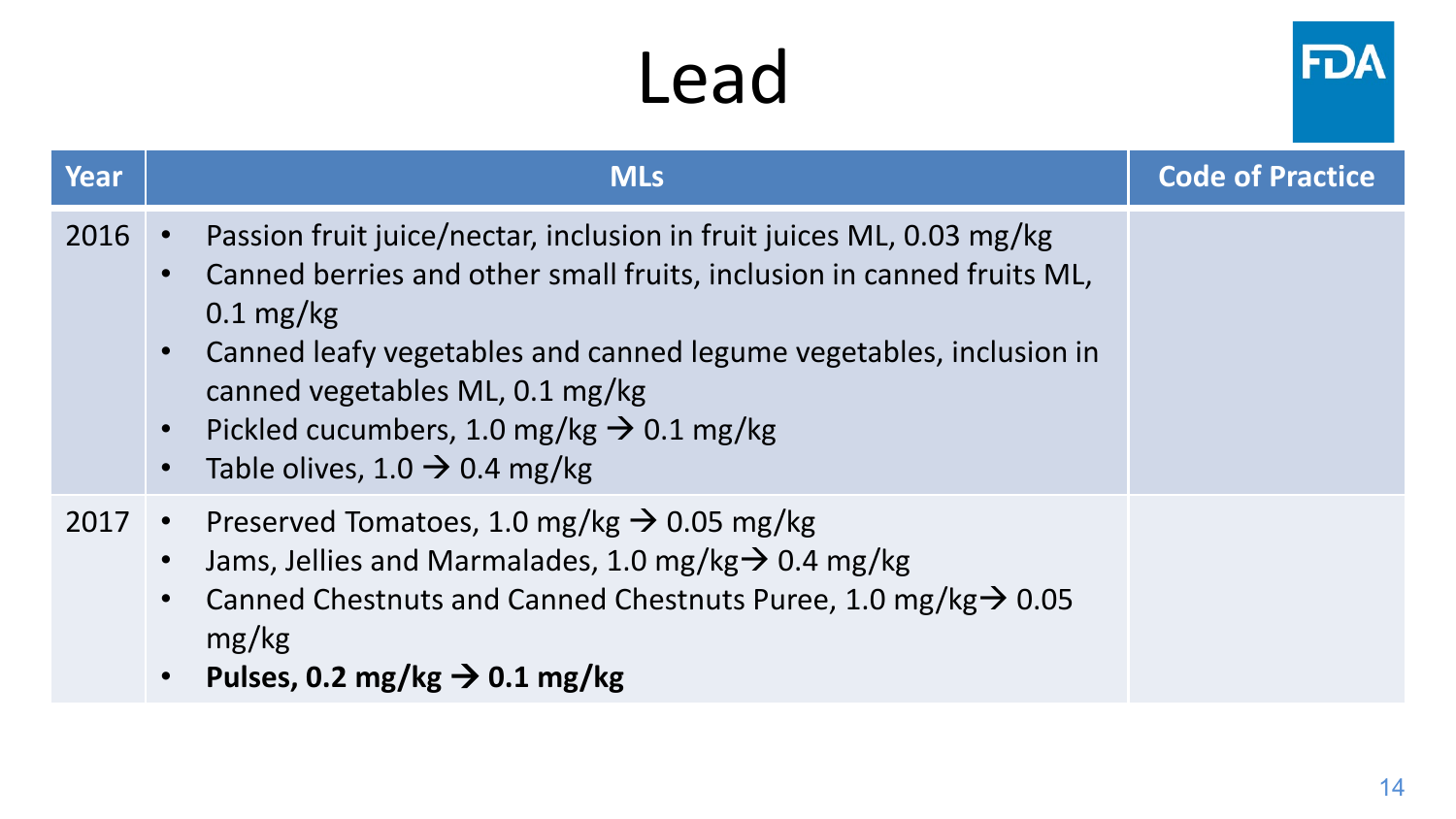| Year | <b>MLs</b>                                                                                                                                                                                                                                                                                                                                                                                                                                                                                                                                                                                                                         | <b>Code of Practice</b>                                                                                                                                    |
|------|------------------------------------------------------------------------------------------------------------------------------------------------------------------------------------------------------------------------------------------------------------------------------------------------------------------------------------------------------------------------------------------------------------------------------------------------------------------------------------------------------------------------------------------------------------------------------------------------------------------------------------|------------------------------------------------------------------------------------------------------------------------------------------------------------|
| 2018 | Grape juice, 0.05 mg/kg $\rightarrow$ 0.04 mg/kg<br>$\bullet$<br>Mango chutney, 1.0 g/kg $\rightarrow$ 0.4 mg/kg<br>$\bullet$<br>Canned brassica vegetables, inclusion in canned vegetables ML, 0.1<br>$\bullet$<br>mg/kg<br>Fresh farmed mushrooms (common, shiitake, and oyster), 0.3<br>$\bullet$<br>mg/kg<br>Salt, excluding salt from marshes, 2.0 $\rightarrow$ 1 mg/kg<br>$\bullet$<br>Fat spreads and blended spreads, 0.1 mg/kg $\rightarrow$ 0.04 mg/kg<br>$\bullet$<br>Edible fats and oils, $0.1 \rightarrow 0.08$ mg/kg<br>$\bullet$<br>Discussion paper for prioritizing new work on lead MLs (chaired by<br>Brazil) | New work<br>approved on<br>revision of Code of<br>practice for the<br>prevention and<br>reduction of lead<br>contamination in<br>foods (chaired by<br>USA) |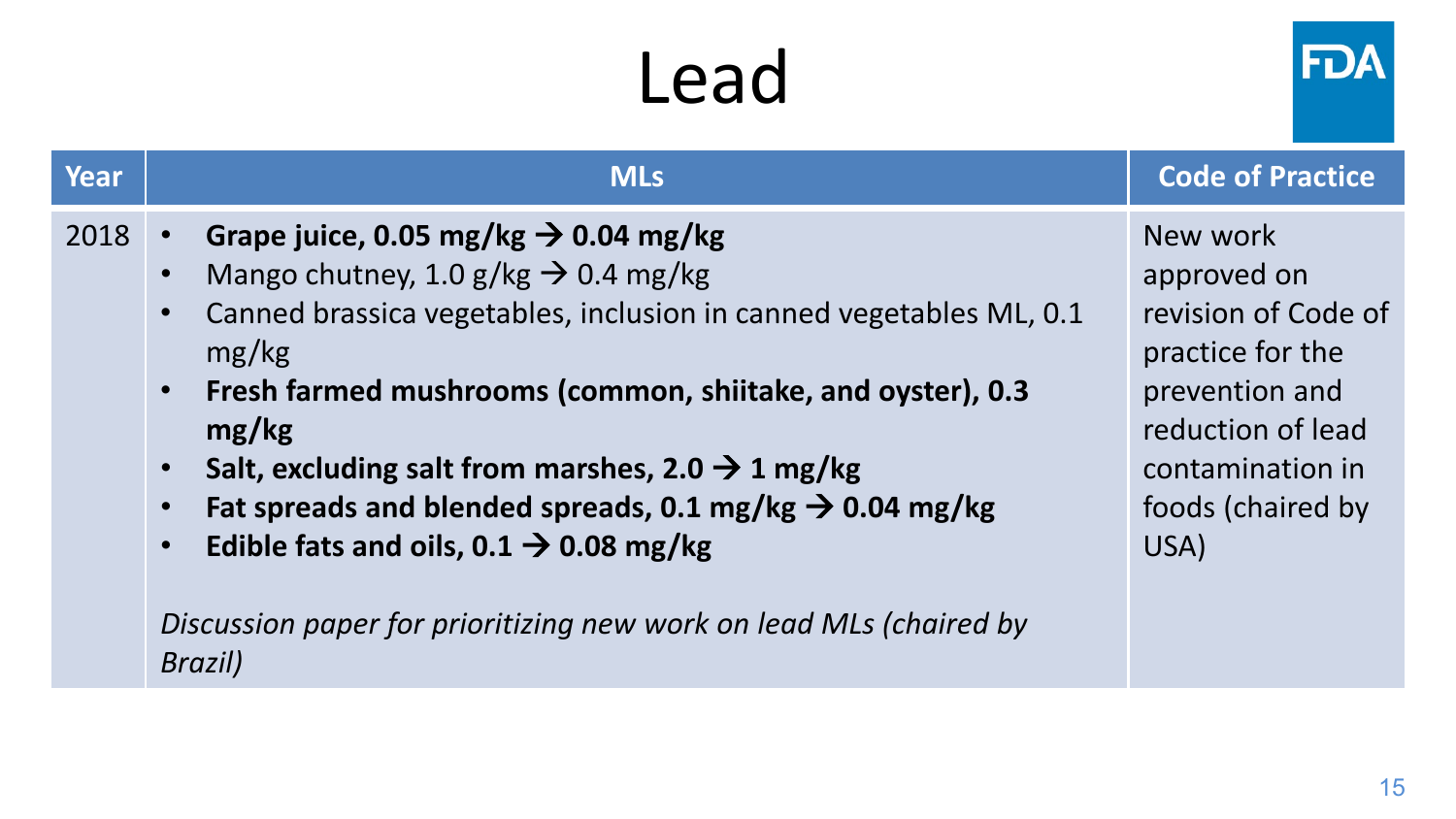

| <b>Year</b> | <b>MLs</b>                                                                                                                                                                                                                                                                                                                                                                                                                                                                             | <b>Code of Practice</b>                                                                                                    |
|-------------|----------------------------------------------------------------------------------------------------------------------------------------------------------------------------------------------------------------------------------------------------------------------------------------------------------------------------------------------------------------------------------------------------------------------------------------------------------------------------------------|----------------------------------------------------------------------------------------------------------------------------|
| 2019        | Wines (from grapes harvested after the adoption of the<br>$\bullet$<br>ML by CAC), 0.2 $\rightarrow$ 0.1 mg/kg<br>Fortified/liqueur wines (from grapes harvested after<br>$\bullet$<br>the adoption of the ML by CAC), 0.15 mg/kg<br>Edible of fal of cattle, $0.5 \rightarrow 0.2$ mg/kg<br>$\bullet$<br>Edible of fal of pig, $0.5 \rightarrow 0.15$ mg/kg<br>$\bullet$<br>Edible of fal of poultry, 0.5 $\rightarrow$ 0.1 mg/kg<br>$\bullet$<br>Work on lead MLs revision complete. |                                                                                                                            |
| 2021        |                                                                                                                                                                                                                                                                                                                                                                                                                                                                                        | <b>Revised Code of practice for</b><br>the prevention and<br>reduction of lead<br>contamination in foods<br>adopted.<br>10 |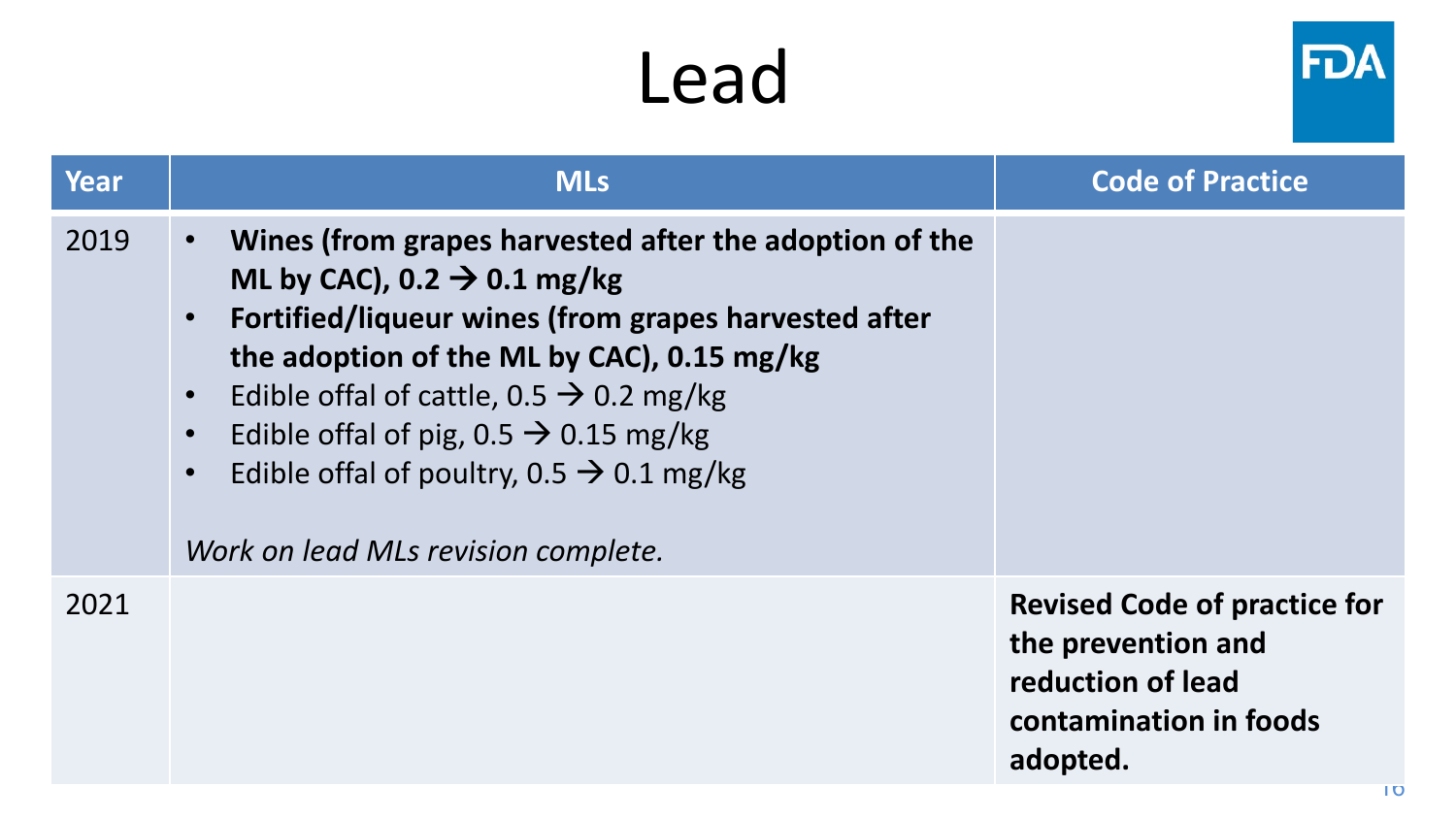| <b>Year</b> | <b>MLs</b>                                                                                                                                                                                                                                                                                                                                                                | <b>Code of Practice</b> |
|-------------|---------------------------------------------------------------------------------------------------------------------------------------------------------------------------------------------------------------------------------------------------------------------------------------------------------------------------------------------------------------------------|-------------------------|
| 2022        | <b>Forwarded for adoption to CAC:</b><br>Cereal-based products for infants and young children, 0.02<br>mg/kg, (Step 5/8)<br>Ready to eat meals for infants and young children, 0.02 mg/kg<br>(Step 5, allowing further evaluation of certain foods)<br>Refined sugar, corn syrup, maple syrup, honey, 0.1 mg/kg (Step<br>5/8<br>Sugar-based candies, 0.1 mg/kg (Step 5/8) |                         |
| 2023        | • Fresh and dried spices and culinary herbs (scheduled)<br>Brown and raw sugars (scheduled)                                                                                                                                                                                                                                                                               |                         |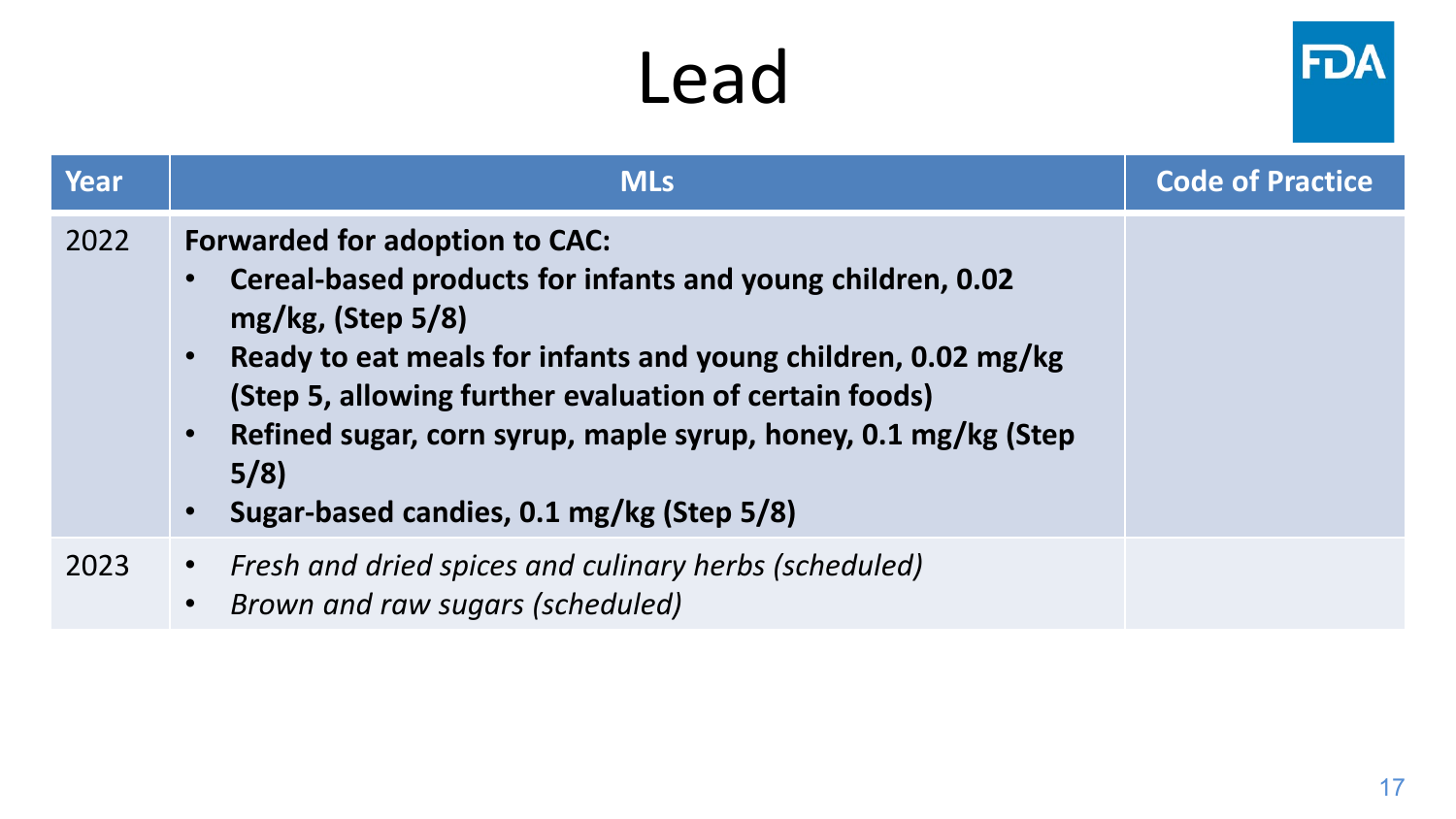## Cadmium



| Year | <b>MLs</b>                                                                                                                                                                                        | <b>Code of Practice</b>                                                                                    |
|------|---------------------------------------------------------------------------------------------------------------------------------------------------------------------------------------------------|------------------------------------------------------------------------------------------------------------|
| 2014 | New work approved on MLs for cadmium in chocolate and cocoa-<br>derived products (chaired by Ecuador)                                                                                             |                                                                                                            |
| 2017 |                                                                                                                                                                                                   | New work approved on COP for<br>prevention and reduction of<br>cadmium in cocoa beans (chaired<br>by Peru) |
| 2018 | Chocolates containing or declaring $\geq$ 50% to < 70% total cocoa<br>$\bullet$<br>solids (TCS), $0.8 \text{ mg/kg}$<br>Chocolates containing or declaring $\geq$ 70% TCS, 0.9 mg/kg<br>$\bullet$ |                                                                                                            |
| 2021 | Chocolates containing or declaring < 30% TCS, 0.3 mg/kg<br>$\bullet$<br>Chocolates containing or declaring ≥30% to <50% TCS, 0.7<br>$\bullet$<br>mg/kg                                            | Forwarded for adoption to CAC:<br>COP on cadmium in cocoa<br>beans (Step 5)                                |
| 2022 | Forwarded for adoption to CAC:<br>100% cocoa powder, 2.0 mg/kg (Step 5/8)                                                                                                                         | Forwarded for adoption to CAC:<br>COP on cadmium in cocoa<br>beans (Step 8)                                |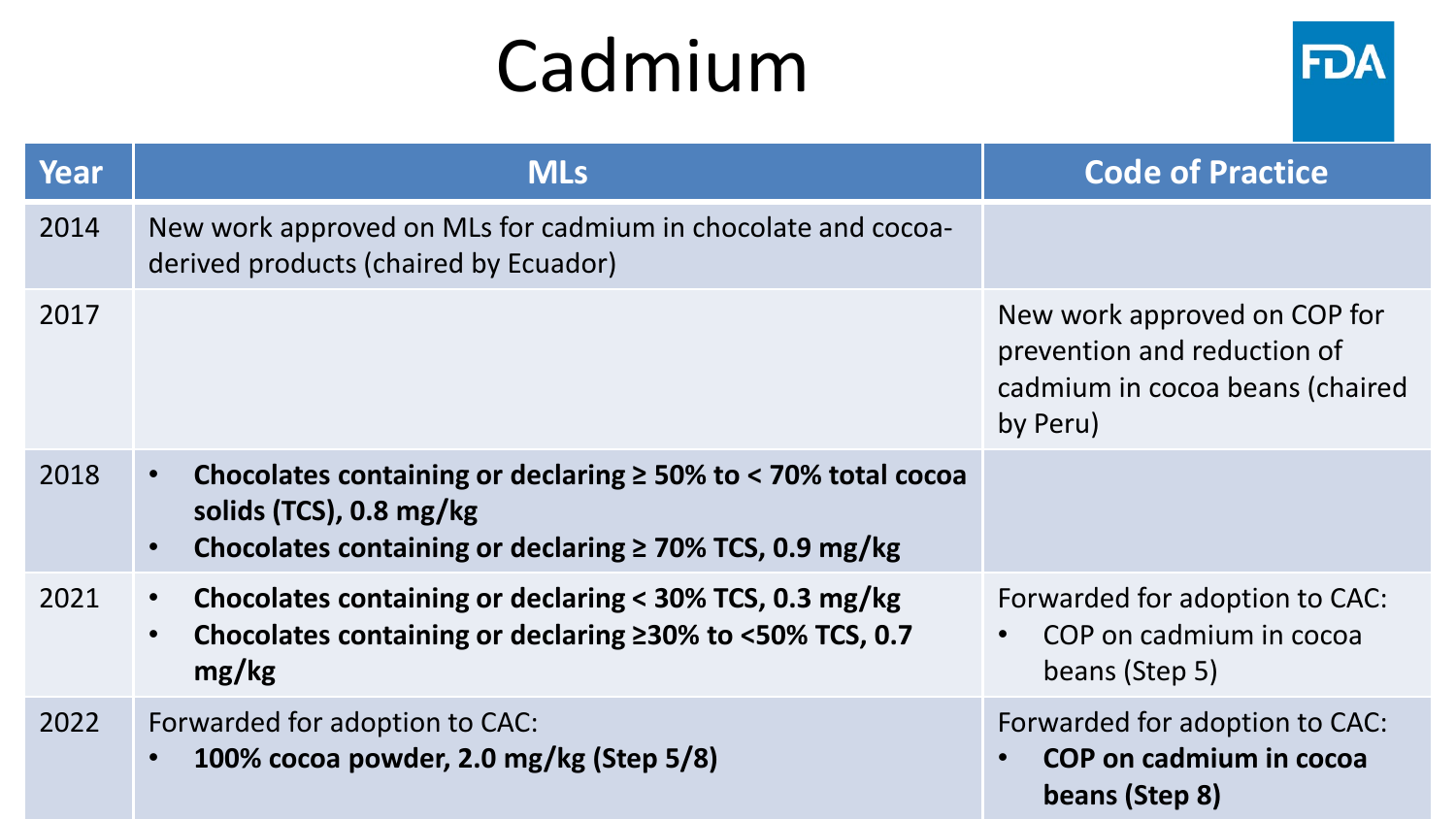#### Arsenic



| <b>Year</b> | <b>MLs</b>                                                                                  | <b>Code of Practice</b>                                                                                                                          |
|-------------|---------------------------------------------------------------------------------------------|--------------------------------------------------------------------------------------------------------------------------------------------------|
| 2011        | New work approved on MLs for arsenic in rice<br>(chaired by Japan)                          |                                                                                                                                                  |
| 2013        |                                                                                             | Discussion paper (chaired by China)                                                                                                              |
| 2014        | Polished rice, 0.2 mg/kg inorganic arsenic (iAs)<br>$\bullet$                               | New work approved on Code of<br>Practice for the Prevention and<br><b>Reduction of Arsenic Contamination in</b><br>Rice (chaired by Japan/China) |
| 2015        | Husked rice, 0.35 mg/kg iAs (Step 5)<br>$\bullet$                                           |                                                                                                                                                  |
| 2016        | Husked rice, 0.35 mg/kg iAs (Step 8)<br>$\bullet$                                           |                                                                                                                                                  |
| 2017        | Existing edible fats and oils ML extended to fish<br>$\bullet$<br>oils, $0.1 \text{ mg/kg}$ | Code of practice for the prevention<br>and reduction of arsenic<br>contamination in rice adopted                                                 |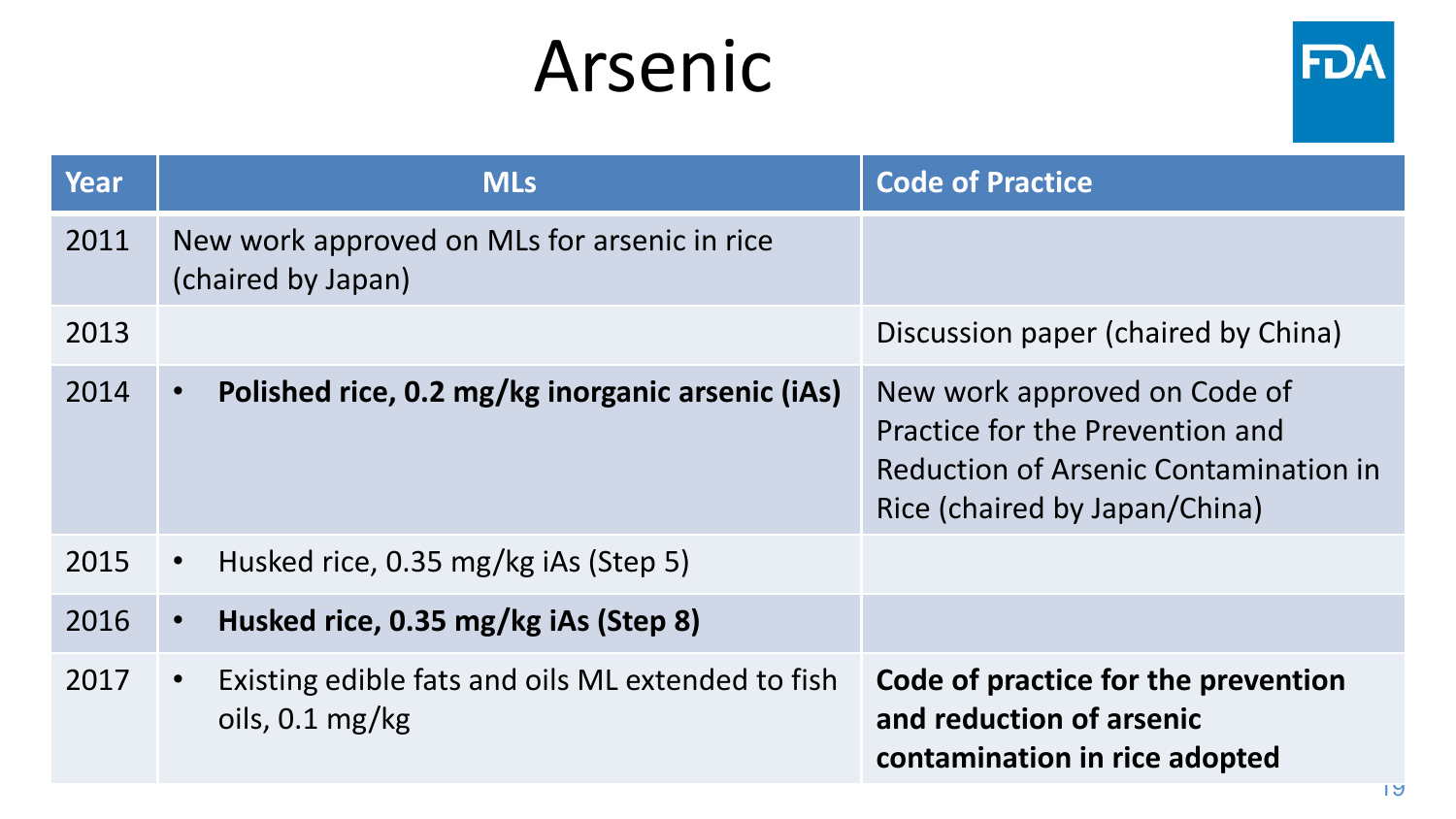# Methylmercury



| Year | <b>MLs</b>                                                                                                                             | <b>Code of Practice</b> |
|------|----------------------------------------------------------------------------------------------------------------------------------------|-------------------------|
| 2017 | New work approved on MLs for methylmercury<br>(MeHg) in fish (chaired by the Netherlands, New<br>Zealand, and Canada)                  |                         |
| 2018 | • Tuna, 1.2 mg/kg<br>• Alfonsino, 1.5 mg/kg<br>Marlin, 1.7 mg/kg<br>$\bullet$<br>• Shark, 1.6 mg/kg                                    |                         |
| 2022 | Forwarded for adoption to CAC:<br>Pink cusk-eel, 1.0 mg/kg (Step 5/8)<br>$\bullet$<br>Orange roughy, 0.8 mg/kg (Step 5/8)<br>$\bullet$ |                         |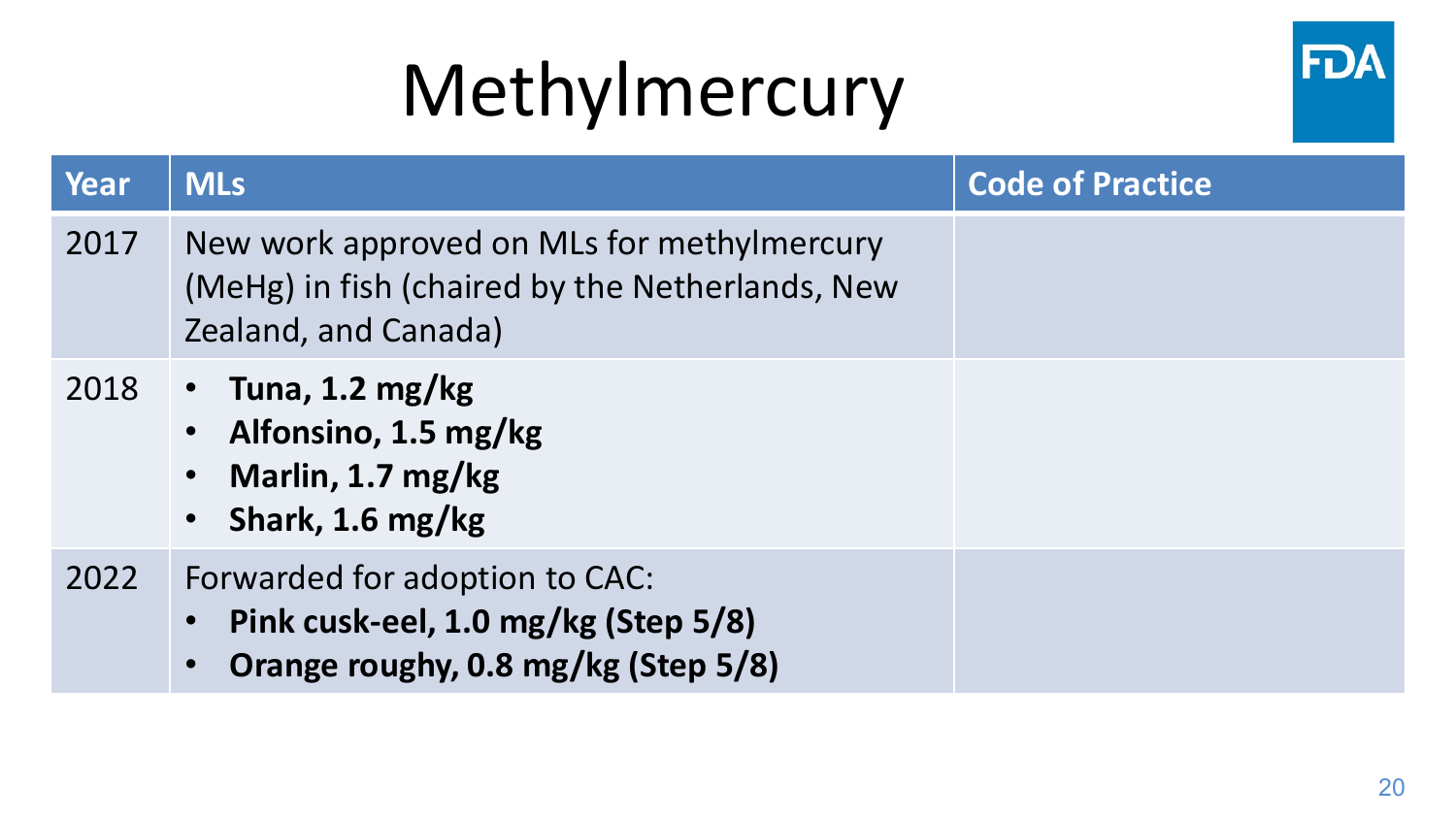

# Yes, harmonization is possible

- In the last 10 years, Codex completed three new or revised toxic element related codes of practice and adopted more than 40 new or revised MLs for lead, cadmium, arsenic, and methylmercury.
- Harmonization can occur without complete agreement.
	- For example, four MeHg MLs were adopted or forwarded for adoption without US support and with EU reservations.
	- Five MLs for Cd in chocolate products were adopted or forwarded for adoption, with EU reservations.
	- An ML for As in husked rice was adopted with EU reservation.
- Further harmonization can occur as Codex MLs inform national legislation and guidance.
	- Some countries adopt Codex standards directly.
	- FDA lead in juice proposed guidance cites work in Codex.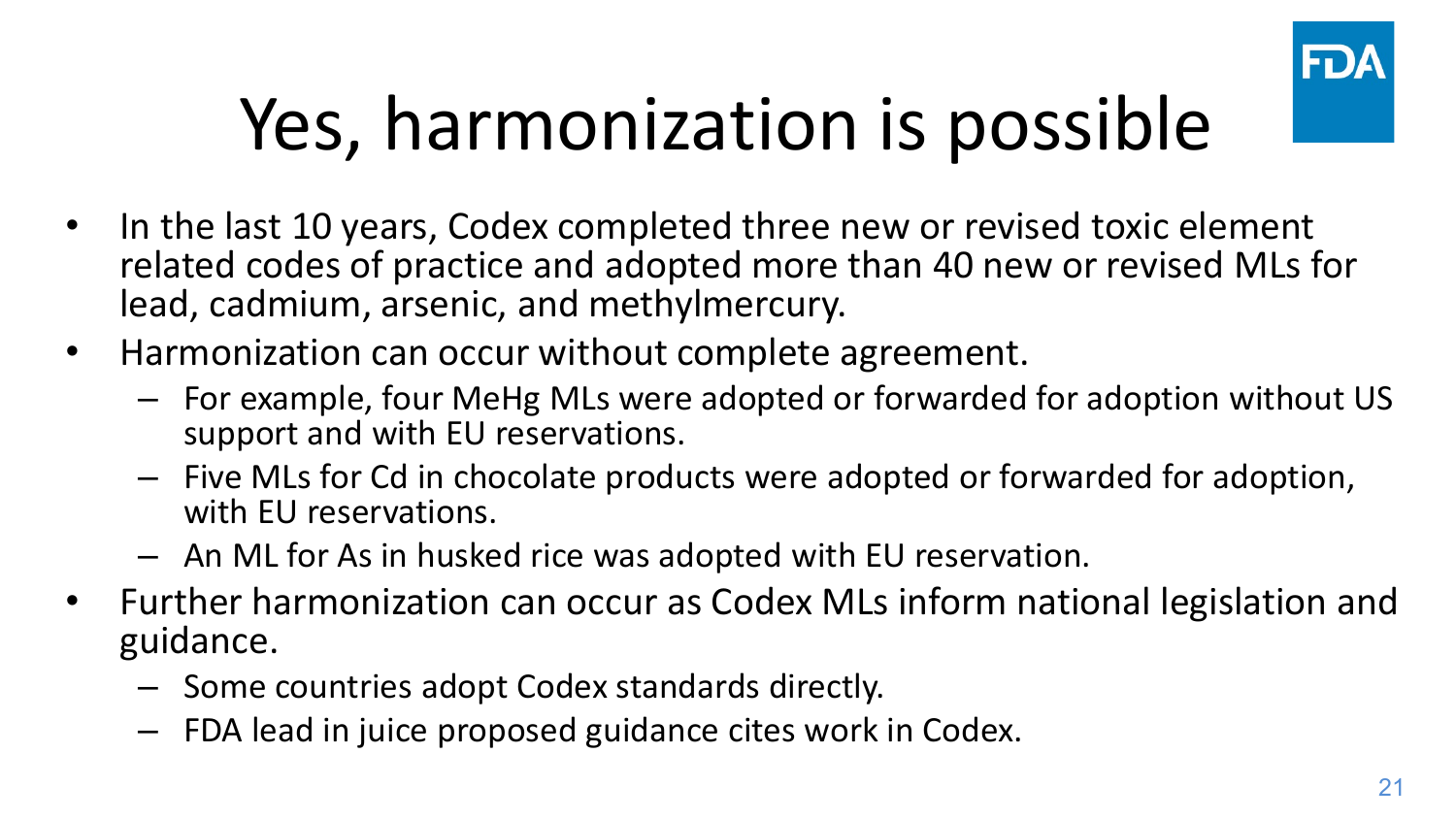

# What supports harmonization?

- Mutual interest in establishing or revising an ML
- Evidence that lack of harmonization hinders trade
- Sufficient high quality occurrence data in WHO/GEMSFood database.
- Geographically and chronologically representative data
- A transparent and well-founded analysis
- A JECFA assessment supporting risk management action
- High quality technical input from stakeholders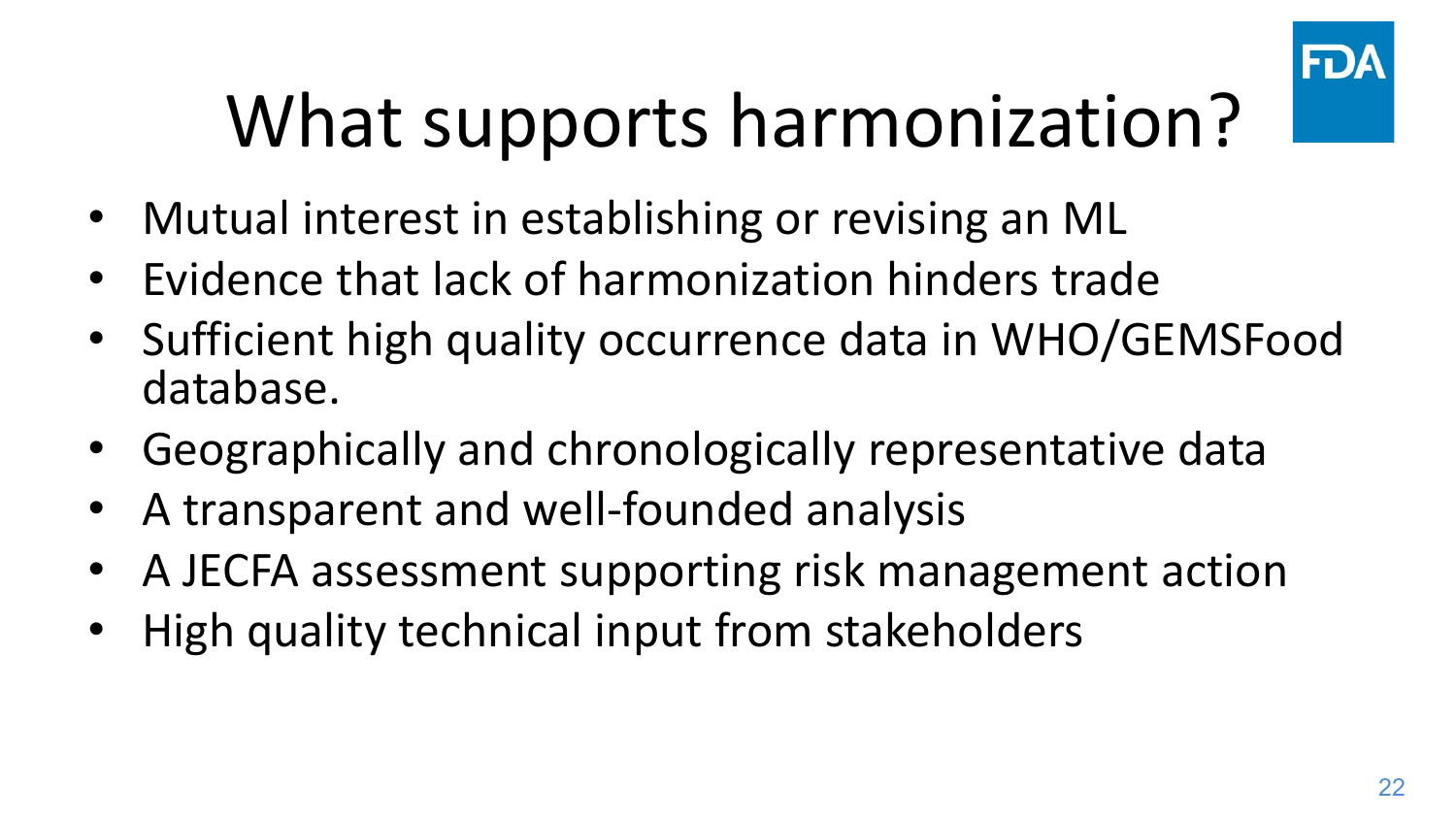

# Is harmonization always desirable?

- Some industry stakeholders have shared that harmonization supports global trade by providing a globally enforceable standard.
- But other industry stakeholders have pointed out that a globally harmonized standard may negatively impact trade if national standards are lowered due to harmonization.
	- Example: Aflatoxin in ready to eat peanuts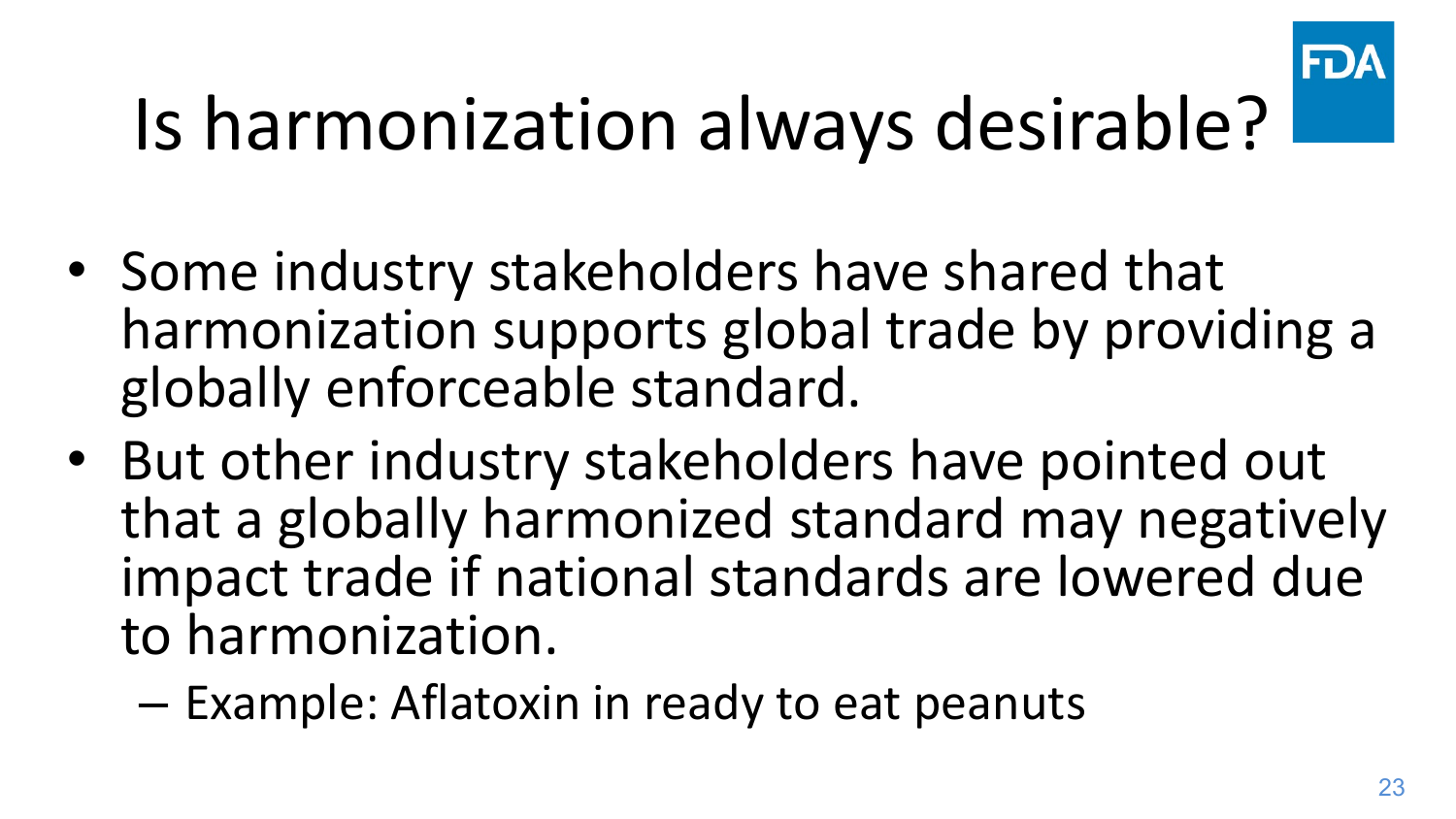## Participation and Additional information

- U.S. strives to participate in each EWG in CCCF, either as a member, co-chair, or chair.
- Stakeholders with particular interests or technical expertise relevant to an agenda item can provide input on drafts to the U.S. delegation.
- Draft U.S. positions on final papers are discussed at a Public Meeting in early spring.

Additional information:

- USCO: www.usda.gov/codex
	- Delegate's Report, Public Meetings, Stakeholder information
- Codex : [www.codexalimentarius.net](http://www.codexalimentarius.net/)
- U.S. CCCF Delegation contacts:
	- Lauren.Robin@fda.hhs.gov (Delegate), Eileen.Abt@fda.hhs.gov (Toxic Elements Expert), Quynh-anh.Nguyen@fda.hhs.gov (Stakeholder Outreach)
	- Alexander.Domesle@usda.gov (Alternate Delegate), Doreen.Chenmoulec@usda.gov (USCO)